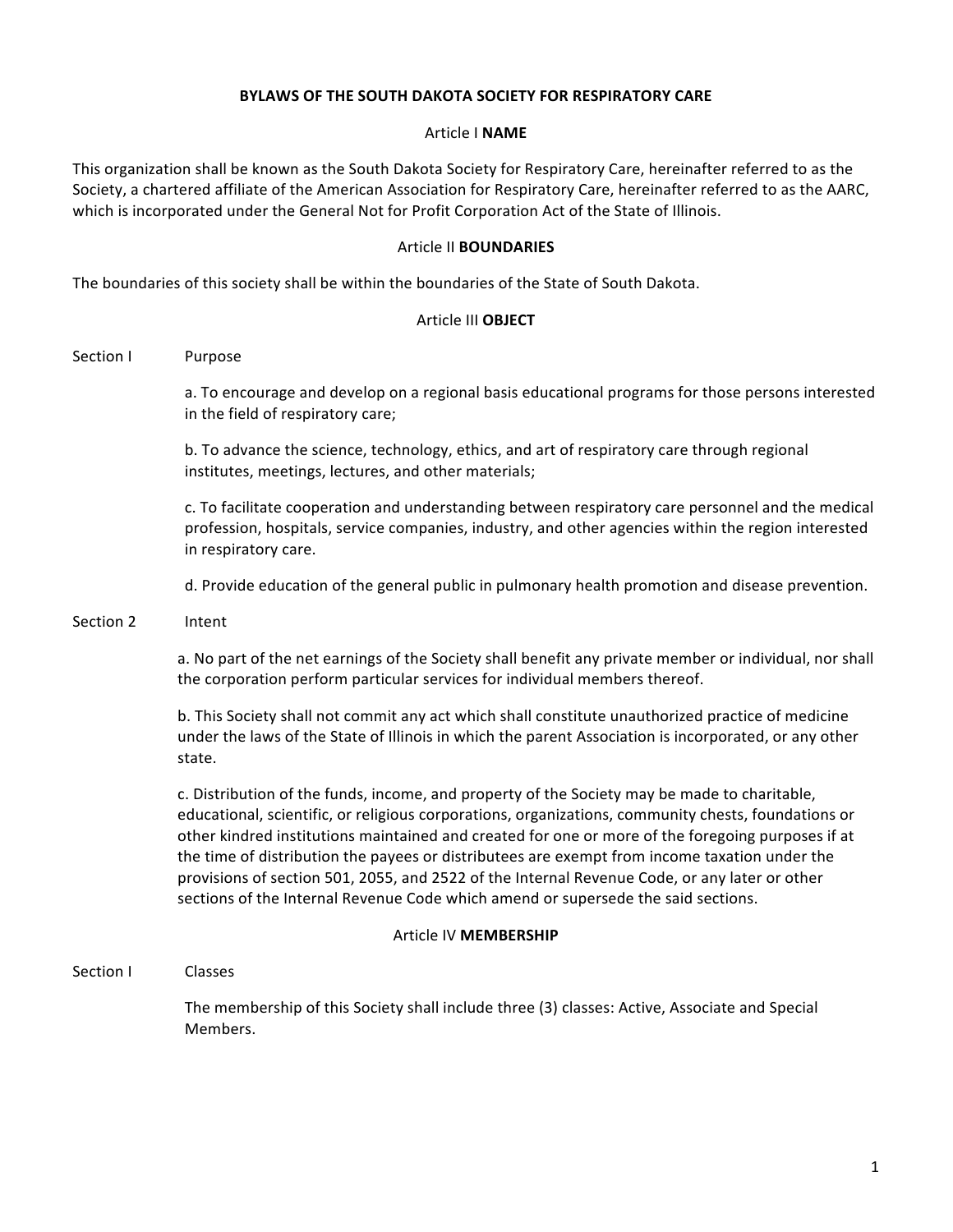| Section 2          | Eligibility                                                                                                                                                                                                                                                                                                                                                                                                                                                                                                                                                                                                                                                                 |  |  |
|--------------------|-----------------------------------------------------------------------------------------------------------------------------------------------------------------------------------------------------------------------------------------------------------------------------------------------------------------------------------------------------------------------------------------------------------------------------------------------------------------------------------------------------------------------------------------------------------------------------------------------------------------------------------------------------------------------------|--|--|
|                    | An individual is eligible to be a member of this Society if that person is a member of the AARC as<br>specified in the AARC Bylaws and meets their requirements for Chartered Affiliate membership in<br>the SDSRC.                                                                                                                                                                                                                                                                                                                                                                                                                                                         |  |  |
| Section 3          | Classifications                                                                                                                                                                                                                                                                                                                                                                                                                                                                                                                                                                                                                                                             |  |  |
|                    | The classifications and limitations of membership shall be as defined in the AARC Bylaws.                                                                                                                                                                                                                                                                                                                                                                                                                                                                                                                                                                                   |  |  |
| Section 4          | <b>Application for Membership</b>                                                                                                                                                                                                                                                                                                                                                                                                                                                                                                                                                                                                                                           |  |  |
|                    | Application for membership in this Society shall follow the procedure specified in the AARC Bylaws.                                                                                                                                                                                                                                                                                                                                                                                                                                                                                                                                                                         |  |  |
| Article V OFFICERS |                                                                                                                                                                                                                                                                                                                                                                                                                                                                                                                                                                                                                                                                             |  |  |
| Section 1          | Officers                                                                                                                                                                                                                                                                                                                                                                                                                                                                                                                                                                                                                                                                    |  |  |
|                    | The Officers of the Society shall be: President, President Elect, Immediate Past President, Secretary,<br>and Treasurer.                                                                                                                                                                                                                                                                                                                                                                                                                                                                                                                                                    |  |  |
| Section 2          | <b>Chapter Representation</b>                                                                                                                                                                                                                                                                                                                                                                                                                                                                                                                                                                                                                                               |  |  |
|                    | Each Chapter shall be represented on the Board of Directors by the Chapter President.                                                                                                                                                                                                                                                                                                                                                                                                                                                                                                                                                                                       |  |  |
| Section 3          | Term of Office                                                                                                                                                                                                                                                                                                                                                                                                                                                                                                                                                                                                                                                              |  |  |
|                    | The term shall begin Jan. 1 of the year following the election. The term of President shall be two<br>years. The term of President-Elect and Immediate Past President shall be one year each. The term<br>of the Secretary and Treasurer shall be three years each.                                                                                                                                                                                                                                                                                                                                                                                                         |  |  |
| Section 4          | Vacancies of Office                                                                                                                                                                                                                                                                                                                                                                                                                                                                                                                                                                                                                                                         |  |  |
|                    | a. In the event of a vacancy of the office of President, the President-Elect shall become acting<br>President to serve the unexpired term and shall serve his/her own (successive) term as President.<br>In the event to office of President-Elect is vacant, the Immediate Past-President shall become acting<br>President until the next scheduled general election when a President-Elect can be placed on the<br>ballot and elected.                                                                                                                                                                                                                                    |  |  |
|                    | b. In the event of a vacancy of any office (except President) the Board of Directors (BOD) shall at<br>the next meeting of the BOD elect a qualified member to fill the vacancy.                                                                                                                                                                                                                                                                                                                                                                                                                                                                                            |  |  |
| Section 5          | <b>Duties of Officers</b>                                                                                                                                                                                                                                                                                                                                                                                                                                                                                                                                                                                                                                                   |  |  |
|                    | a. President - The President shall be the chief executive officer of the Society. He/She shall preside<br>at the annual business meeting and all meetings of the Board of Directors; prepare an agenda for<br>the annual business meeting and make it available to the membership prior to such a meeting in<br>accordance with Article VIII of these Bylaws; prepare an agenda for each meeting of the Board of<br>Directors and submit it to the members of the Board not fewer than fifteen (15) days prior to such<br>meeting; appoint standing and special committees subject to the approval of the Board of<br>Directors; be an ex-officio member of all committees. |  |  |
|                    | b. President-Elect - The President -Elect shall become acting President and shall assume the duties<br>of the President in the event of the President's absence, resignation, or disability; and shall perform                                                                                                                                                                                                                                                                                                                                                                                                                                                              |  |  |

such other duties as shall be assigned by the President or the Board of Directors and will also

2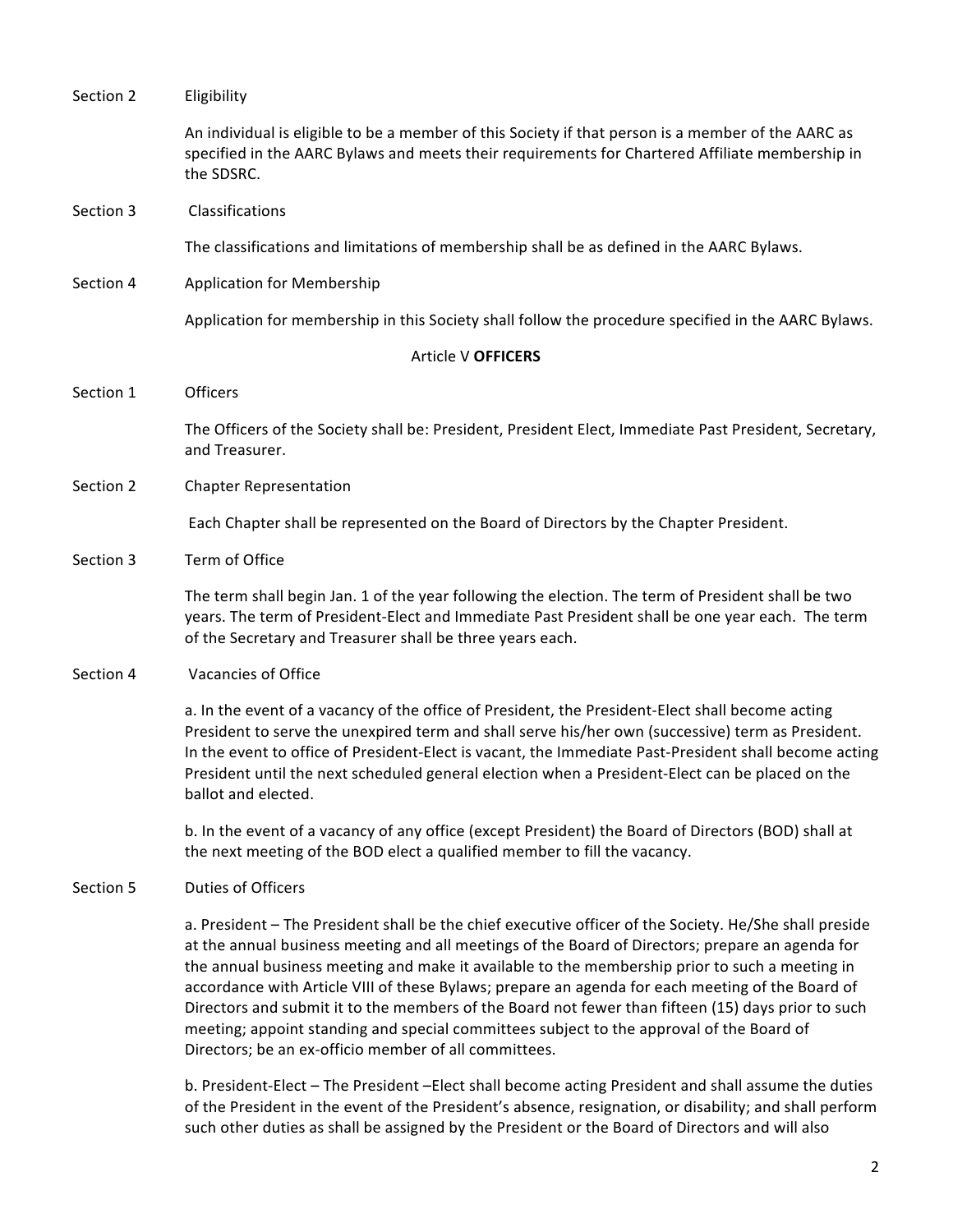continue to carry out the duties of President-Elect and the duties of the Immediate Past President when the office of Immediate Past-President is vacant in a non-election year.

c. Immediate Past President - The Immediate Past President shall advise and consult with the President, serve as a member of the Bylaws Committee, serve as Parliamentary Authority, and perform such other duties as shall be assigned by the President or the Board of Directors. The Immediate Past President shall assume the duties of the President in the event of the President's absence, resignation, or disability; ahs shall perform such other duties of the President-Elect when the office of President-Elect is vacant in an election year.

d. Treasurer – The Treasurer shall have charge of all funds and securities of the Society; endorsing checks, notes, or other orders for payment of bills; disbursing funds as authorized by the Board of Directors and/or in accordance with the adopted budget; depositing funds as the Board of Directors may designate. He/She shall see that full and accurate accounts are prepared quarterly and made available as requested by the BOD and AARC and make written reports at all Board of Directors and business meetings of the society. He/She shall prepare, in conjunction with the Financial Review Committee, a proposed budget to be presented at the pre-board and annual business meeting proceeding the year it will be in effect. The Treasurer will submit State and Federal Tax Forms as required by law.

e. Secretary – The Secretary shall have charge of keeping the minutes of the Board of Directors, regular business meetings and the annual business meeting, submitting a copy of the minutes of every meeting of the governing body and other business of the Society to the Executive Office of the AARC upon request following the meeting; executing the general correspondence; and in general, performing all duties as from time to time shall be assigned by the President or the Board of Directors.

### **Article VI NOMINATIONS AND ELECTIONS**

Section 1 Nominations Committee

The President shall appoint a Nominations Committee in accordance with the AARC Bylaws.

Section 2 Nominations

a. The Nominations Committee shall prepare a slate of one (1) or more candidates for each office for approval by the BOD.

b. Only active members in good standing shall be eligible for nomination, and only active AARC members may vote.

Section 3 Ballot

a. The Nominations Committee's slate and biographical sketches shall be made available to every active member in good standing prior to the scheduled election. The President will be responsible for submitting the list of SDSRC officers to the AARC following the annual election.

b. The election of officers shall be performed by mail or electronic vote with provisions for write-in votes for each office. Ballots, to be acceptable, must conform to instructions supplied with the ballot. The deadline date must be clearly indicated on the ballot.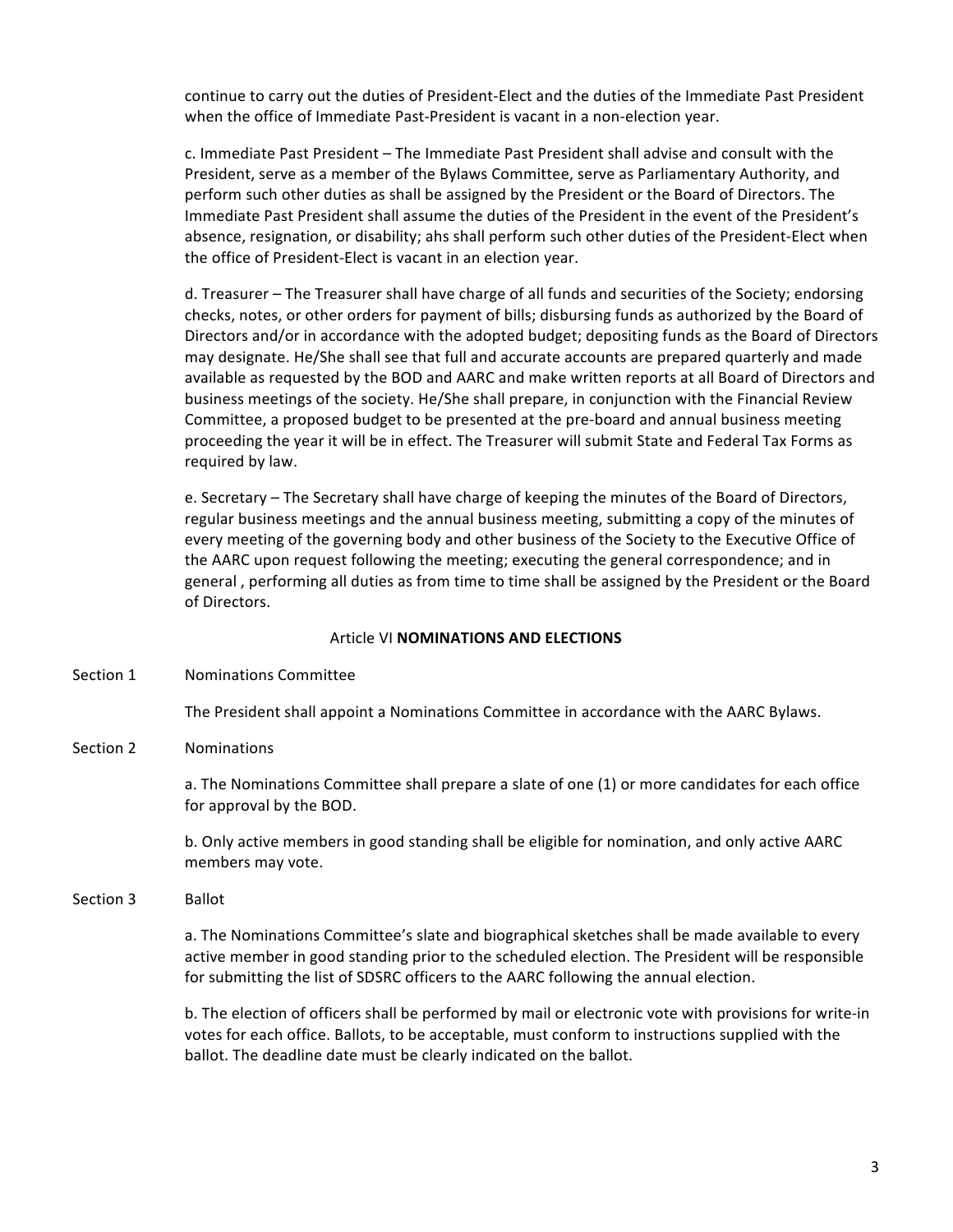### Section 4 Election Committee

The President shall appoint an Election Committee, whose names shall not be on the ballot, to verify the eligibility of each ballot, tally the votes and report the results to the Board of Directors. In the event of an electronic vote, tally of the ballots will be completed by the online election service. Results will be made available to the general membership once the nominees are notified.

Section 5 Election Date

The date of the annual election shall be set by the Board of Directors.

## **Article VII BOARD OF DIRECTORS**

Section 1 Composition and Powers

a. The executive government of this Society shall be vested in a Board of Directors consisting of President, President-Elect, Secretary, Treasurer, Immediate Past President, two Delegates, two Directors-at-Large, and the President of each Chapter, who must be in good standing with the AARC during their term of office.

b. The President shall be Chairperson and presiding officer of the Board of Directors. He/She shall invite in writing such individuals to the meetings of the Board of Directors as deemed necessary, with the privilege of voice but no vote.

c. The Board of Directors shall have the power to declare an office vacant by a two-thirds  $(2/3)$ vote, upon refusal or neglect of any member of the Board to perform the duties of that office, or for any conduct deemed prejudicial to the Society. Written notice shall be given to the member that the office has been declared vacant.

Section 2 Term of Office

a. The term of President, President-Elect, Immediate Past President, Secretary, and Treasurer has been addressed in Article V, Section 3.

b. The term of the Delegates is addressed in Article IX, Section 1.

c. Directors-at-large shall serve two years, with a new Director-at-large elected every year.

d. Chapter Presidents shall serve two years.

e. An elected President-elect shall serve one year and then automatically succeed to the Presidency. 

## Section 3 Duties

a. Supervise all business and activities of the Society within the limitations of these Bylaws.

b. Adopt and rescind the policy and procedure manual of the Society.

c. Determine remuneration, stipends, the amount of membership dues for the following year, and other related matters, after consideration of the budget.

d. Perform other duties as may be necessary or appropriate for the management of the Society.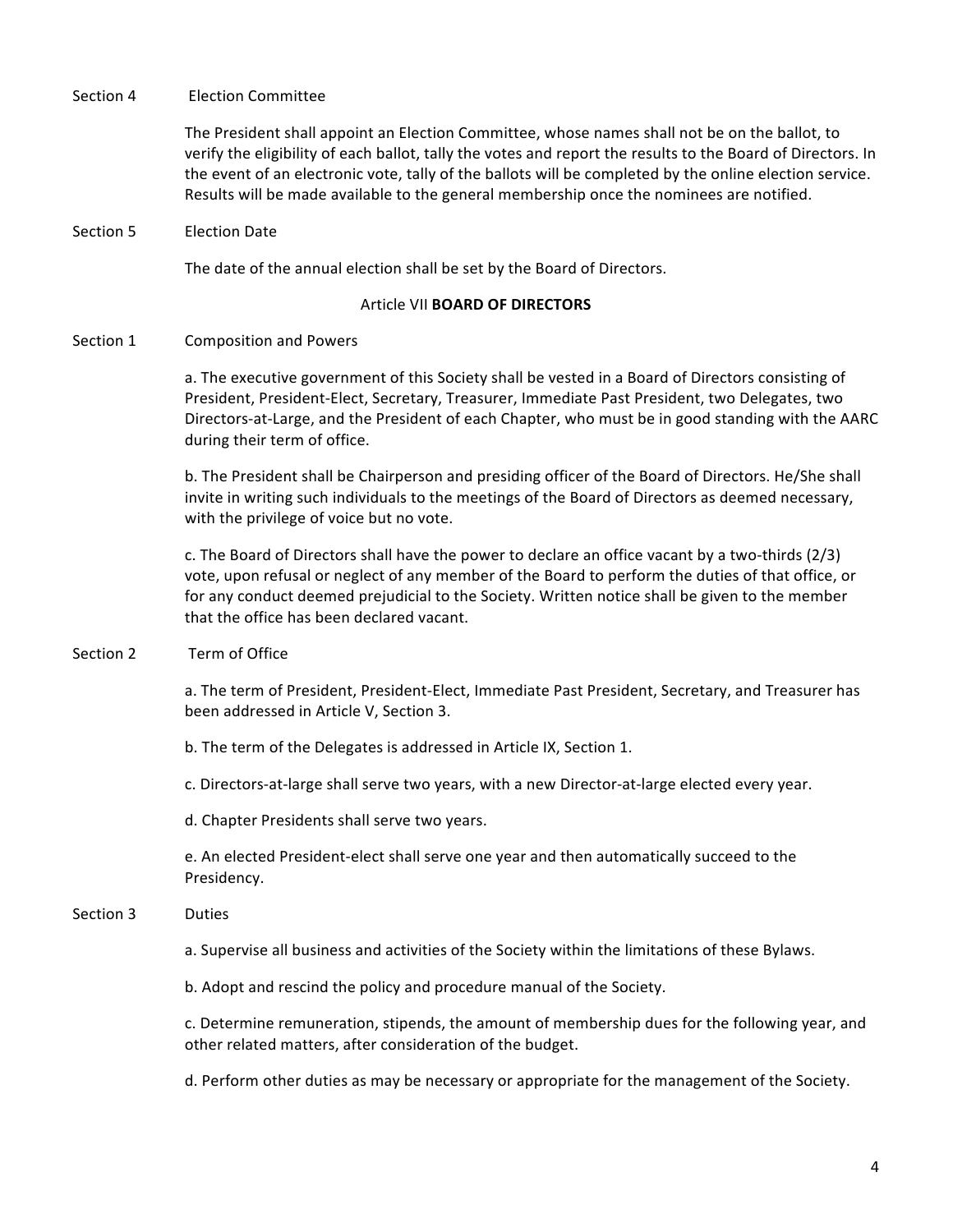#### Section 4 Vacancies

a. Any vacancy that occurs on the Board of Directors, with the exception of the President, Immediate Past President, and the Chapter Presidents, shall be filled by qualified members elected by the Board of Directors. Individuals so appointed shall serve until the next scheduled election.

b. In case a vacancy occurs in the office of Delegate, the SDSRC Board of Directors may appoint a member to serve. There will be a Delegate election to complete the remainder of the vacant term at the next annual election.

c. In the event that both elected Delegates are unable to attend the House of Delegates Meeting(s) the President or elected Board Member may attend as a voting delegate. This representative shall not assume the office of Delegate

### Section 5 Meetings

a. The Board of Directors shall meet preceding and may meet following the annual business meeting of the Society and shall not hold less than one other regular and separate meeting during the calendar year.

b. Special meetings of the Board of Directors shall be called by the President at such times as the business of the Society shall require, or upon written request of four (4) members of the Board of Directors filed with the President and Secretary of the Society.

c. A majority of the Board of Directors shall constitute a quorum at any meeting of the Board.

## Section 6 Voting

a. Whenever, in the judgment of the Board of Directors, it is necessary to present any business to the membership prior to the next regular or annual business meeting, the Board of Directors may, unless otherwise required by these Bylaws, instruct the Elections Committee to conduct a vote of the membership by mail, electronic mail or other means available.

b. Business to be decided by vote shall be presented to the Membership at least thirty (30) days prior to the vote deadline. The outcome of this vote shall be determined according to the majority of the valid votes received, except in the case of an amendment or a change in the Bylaws when a two-thirds (2/3) majority of the valid votes received is required.

c. Any and all action approved by the members in accordance with the requirements of this Article shall be binding upon each member thereof.

d. It is the responsibility of the voting member to provide a current email address to the Society and the AARC.

### Section 7 Multiple Offices

No officer shall hold concurrent elected offices.

### **Article VIII ANNUAL BUSINESS MEETING**

### Section 1 Date and Place

a. The Society shall hold an annual business meeting. Additional meetings may be held as required to fulfill the objectives of the Society whenever called by the President or at least 5% of the voting members.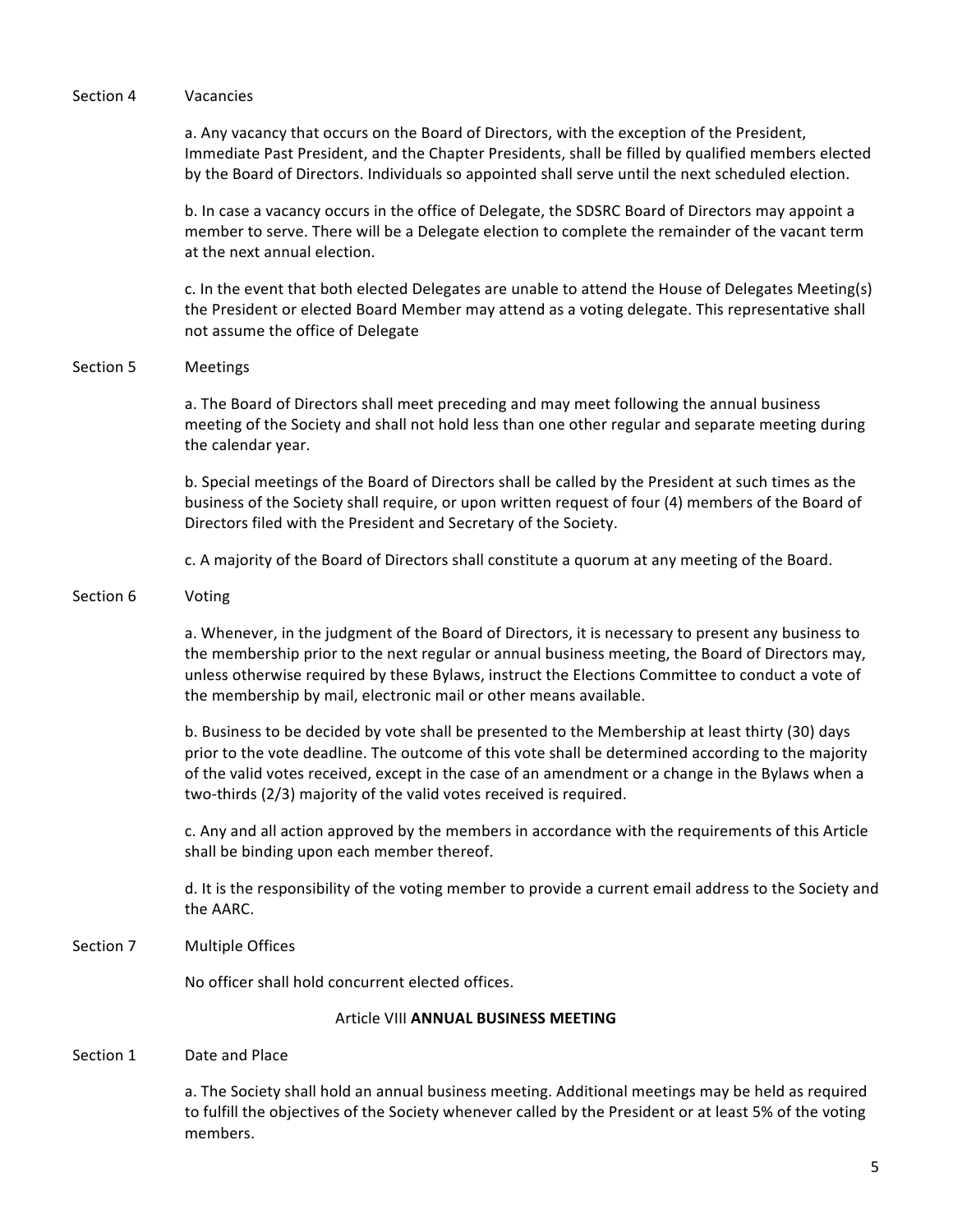b. The date and place of the annual business meeting and additional meetings shall be decided in advance by the Board of Directors. In the event of a major emergency the Board of Directors shall cancel the scheduled meeting, set a new date and place if feasible, or conduct the business of the meeting by mail, electronic mail or other means available provided the material is sent in the same words to the voting membership.

### Section 2 Purpose

a. The annual business meeting shall be for the purpose of receiving the reports and for other business brought by the President.

b. Additional BOD business meetings shall be for the purpose of receiving the reports of officers and committees and for other business brought by the President and may be conducted

## Section 3 Notification

Notice of the time and place of the annual business meeting shall be available to all members of the Society. An agenda for the annual business meeting shall be available to all members of the Society prior to the annual business meeting.

## Section 4 Quorum

A majority of the voting members registered at a duly called business meeting shall constitute a quorum. 

## **Article IX SOCIETY DELEGATION TO THE AARC HOD**

### Section 1 Term of Office

Delegates to the AARC shall be elected by the active membership for a four-year term of office, with a new delegate elected every two years. The Delegate nominate shall be an active AARC member in good standing and must have held a previous Board of Director position in the Society.

## Section 2 Duties

a. The duties of the Delegation shall be specified in the Bylaws of the AARC.

b. The Delegates shall be empowered to vote on behalf of the membership of the Society.

c. The Delegates shall, at the expense of the Society, and with the authority of the Board of Directors, attend all House of Delegates meetings of the AARC.

## Section 3 Vacancies

Refer to Article VII, Section IV.

## Section 4 Representation

There shall be two Society Delegates to the AARC House of Delegates.

## Section 5 Multiple Offices

No Delegate shall hold concurrent elected offices.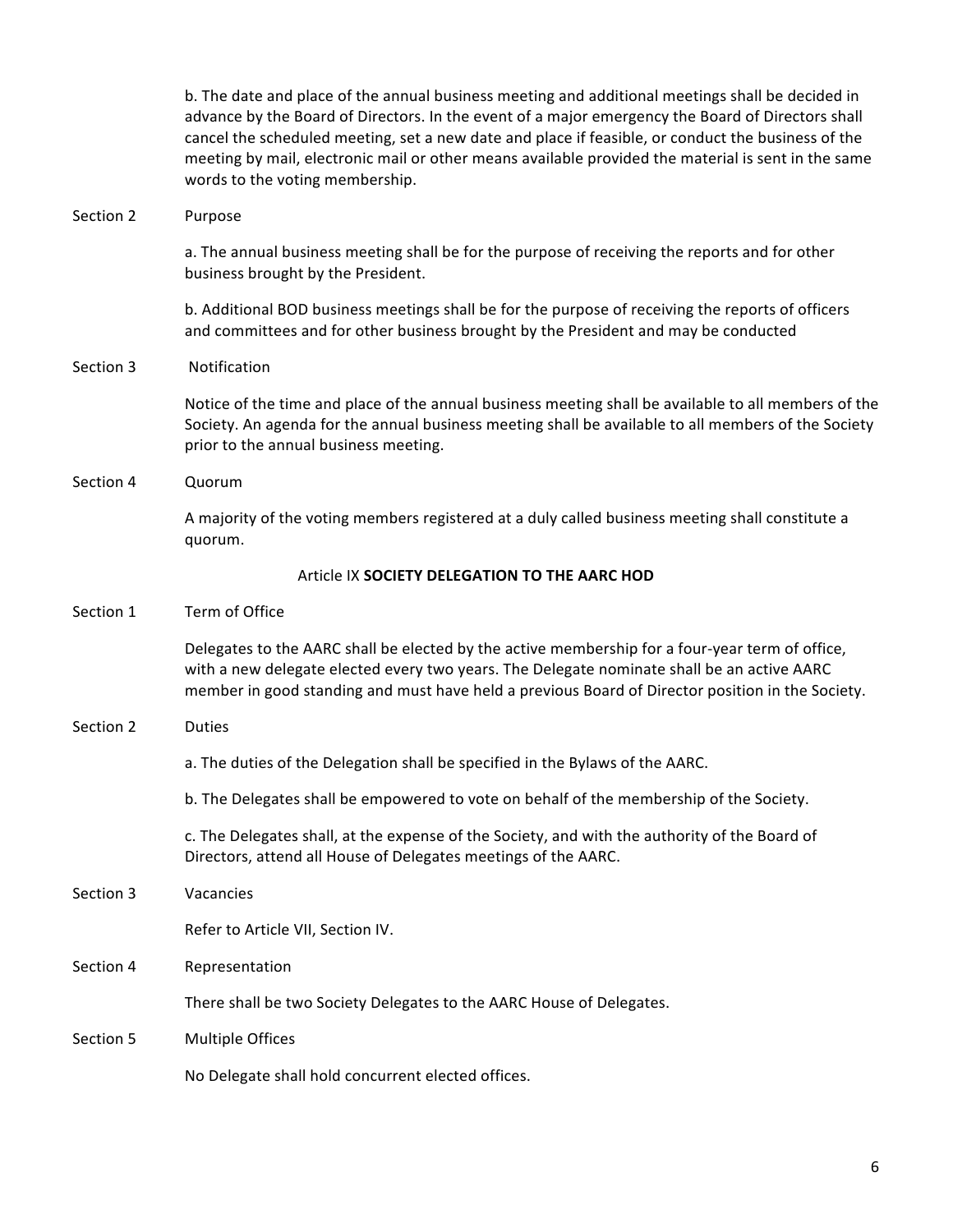### Article X **COMMITTEES**

## Section 1 Standing Committees

The members of the following standing committees shall be appointed by the President, subject to the approval of the Board of Directors.

- Membership
- **Financial Review**
- **Flections**
- Nominations
- Program and Education
- Bylaws
- Public Relations, and Chapter Affairs
- Section 2 Special Committees and Other Appointments

Special committees may be appointed by the President.

Section 3 Committee Chairperson's Duties

a. The President shall appoint the chairperson of each committee

b. The Chairperson of each committee shall confer promptly with the members of his/her committee on work assignments.

c. The Chairperson of each committee may recommend prospective committee members to the President. When possible, the Chairperson of the previous year shall serve as a member of the new committee. 

d. All committee reports shall be submitted to the President and Secretary of the Society.

e. Non-members or physician members may be appointed as consultants to committees. The President shall request recommendations for such appointments from the Medical Advisor(s).

f. Each committee chairperson requiring operating expenses may submit a request for the next fiscal year to the Financial Review Committee.

## Article XI **DUTIES OF COMMITTEES**

Section 1 Membership Committee

a. The committee shall consist of two (2) members of the Board of Directors and additional members as needed.

b. The committee shall be responsible for recruiting new members and retaining current members.

Section 2 Financial Review Committee

a. The committee shall be composed of the Board of Directors and additional members as needed.

b. They propose an annual budget for approval by the Board of Directors. The proposed budget shall then be presented and ratified by the membership at the annual business meeting.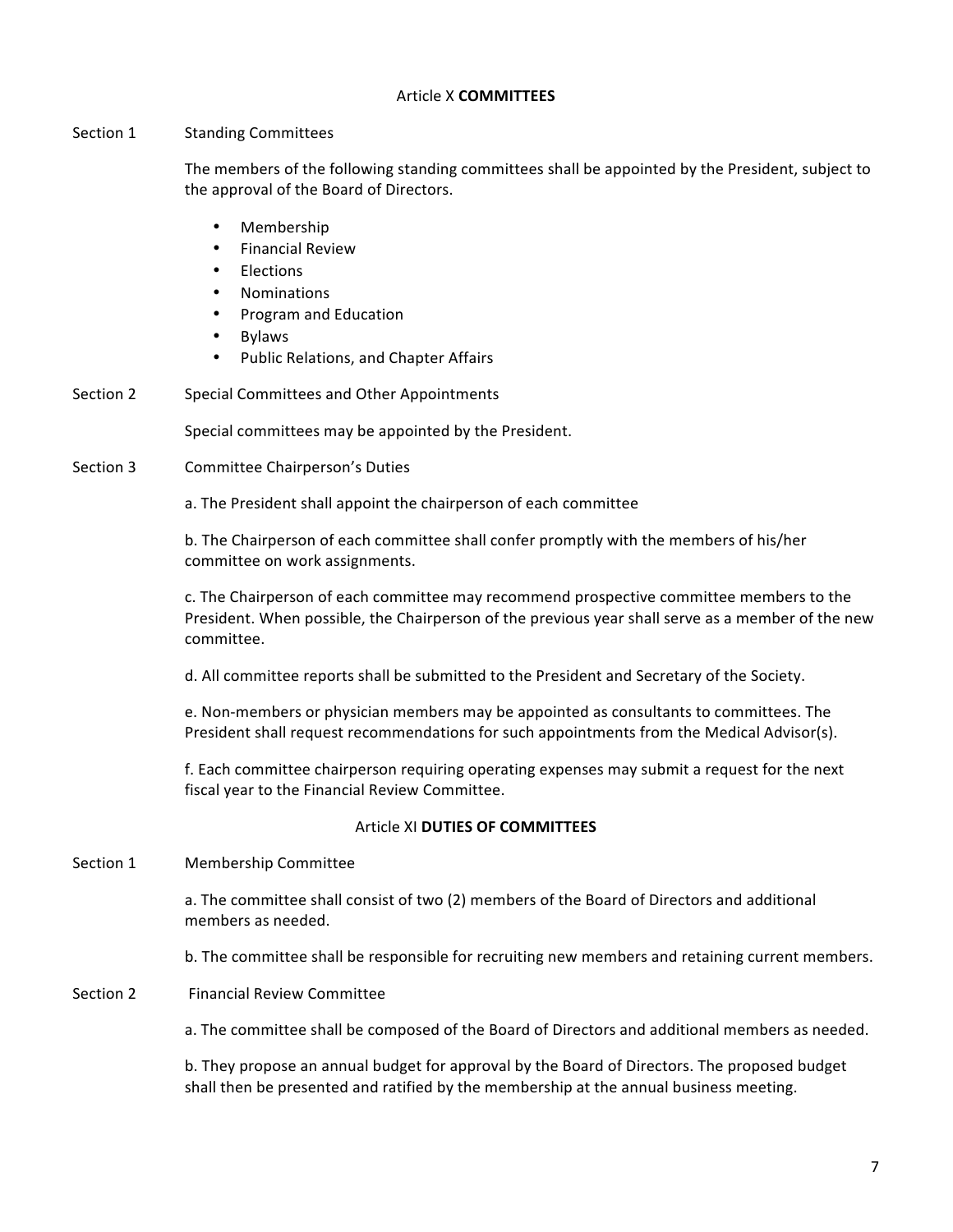Section 3 Mominations and Elections Committee

a. The nominations committee shall prepare for approval by the Board of Directors a slate of officers for the annual election.

b. It shall be the duty of the nominations committee to make the final critical appraisal of candidates to see that the nominations are in the best interests of the AARC and the Society through a consideration of personal qualifications and geographical representations as applicable.

c. The election committee under the direction of the Society President/Board of Directors shall prepare, receive, verify and count ballots for all elections held during the calendar year.

d. In the event of an electronic vote, votes will be tallied by the company providing the electronic voting service.

e. In the event the SDSRC holds an online election the nominations and elections committee chair shall be the President-Elect or the President or the Past-President due to the confidentiality of the AARC membership list used to populate the list of eligible voters into the computerized election system. 

Section 4 Program and Education Committee

The purpose of this committee is to plan, organize and conduct educational meeting for the Society in conjunction with the annual business meeting and/or any other meeting as deemed by the Board of Directors.

Section 5 Bylaws Committee

The Committee shall review and update the bylaws of the Society and prepare any amendments to the Bylaws for approval by the Board of Directors, AARC and Society membership.

Section 6 Public Relations and Chapter Affairs Committee

The committee shall concern itself with the preparation and publications of this Society for the public, hospitals, and other organizations through dissemination of information concerning respiratory care. This committee shall maintain social media accounts and update social media accounts on a regular basis.

## **Article XII CHAPTER ORGANIZATIONS**

Section 1 Organization

The internal organization, except where in conflict with these Bylaws shall not be the concern of this document.

Section 2 **Officers** and Chapter Representation

a. The President of the Chapter shall be a member of the Society's Board of Directors.

b. The active members of the Society working in the Chapter shall elect a President and Secretary and other officers as circumstances may require. The Secretary shall be the official correspondent for the Chapter to the Society.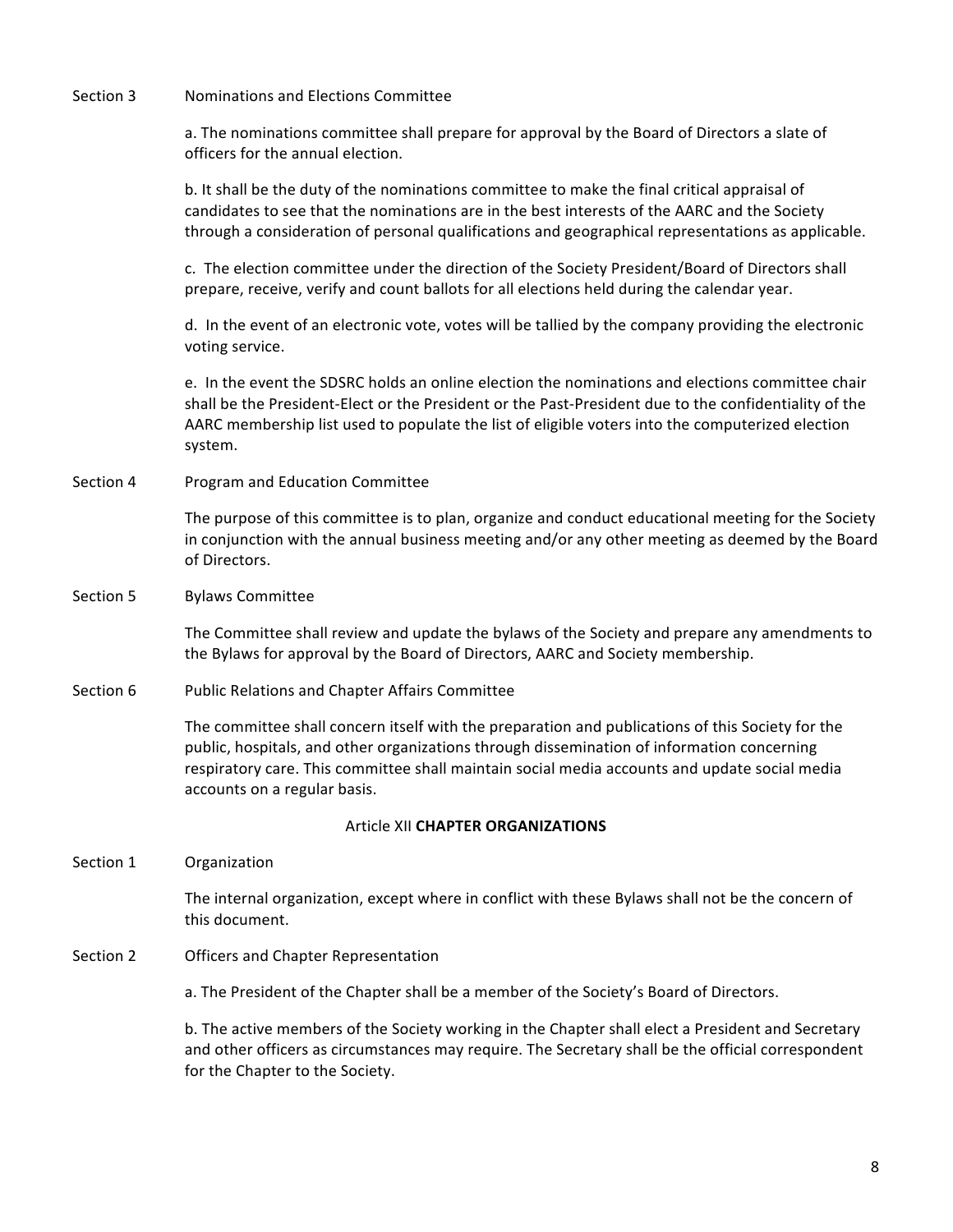Section 3 Activities Chapter organization shall be encouraged to expand the membership of the Chapter and to develop educational activities and other such activities as is consistent with the Articles of Incorporation and these Bylaws. Section 4 Responsibilities of the Chapter President Represent the Chapter from which he/she is elected. Section 5 Chapter Admission Requirements a. Ten or more active members of the Society meeting the requirements for affiliation may become a Chapter of the Society upon approval of the Chapter Affairs Committee, subject to ratification by the Board of Directors of the Society. Members of Chapters must be members of the State Society. b. The formal application shall be sent to the Society's office and shall consist of a list of officers, membership, minutes of the organizational meeting, Chapter Bylaws, geographical location (by counties) and a letter requesting approval of the proposed Medical Advisor. Section 6 Duties a. A copy of the minutes of the governing body and business meetings of the Chapter shall be available to the Society's Board of Directors within thirty (30) days following the meeting. The minutes will be available to the Chairperson, Chartered Affiliates Committee, AARC when

> b. The names and addresses of officers and medical advisor shall be available to the Board of Directors within thirty (30) days following the meeting.

## **Article XIII SOCIETY MEDICAL ADVISOR**

The Society shall have at least one (1) Medical Advisor who shall conform to the AARC Bylaws. Each Chapter shall have at least one (1) Medical Advisor. Together, they shall form a Board of Medical Advisors of which the Society Medical Advisor shall be Chairperson.

## Article XIV **FISCAL YEAR**

The fiscal year of this Society shall be from January 1 to December 31.

requested. 

# Article XV **ETHICS**

If the conduct of any Society member shall appear, by report of the Society or the AARC Judicial Committee, to be in willful violation of the Bylaws or standing rules of this Society or the AARC, or prejudicial to the Society's interests as defined in the AARC Code of Ethics, the Board of Directors may, by a two-thirds (2/3) vote of its entire membership, suspend or expel such a member. A motion to reconsider the suspension or expulsion of a member may be made at the next regular meeting of the Board of Directors. All such suspension or expulsion actions shall be reported immediately to the AARC Judicial Committee.

# **Article XVI PARLIAMENTARY AUTHORITY**

The rules contained in the most current edition of Robert's Rules of Order shall govern whenever they are not in conflict with the Bylaws of the Society or the AARC.